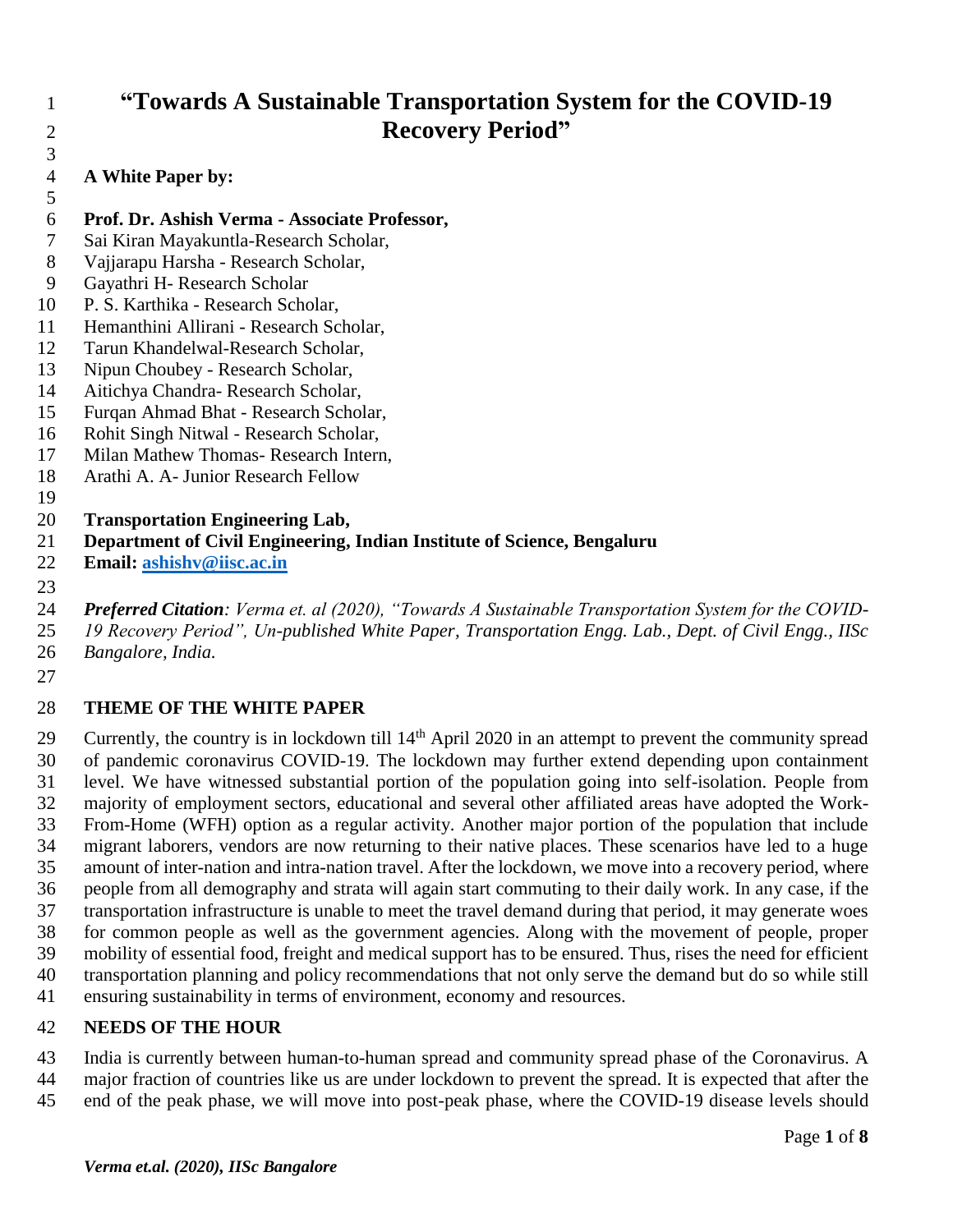drop below peak observed levels. The pandemic activity should decrease followed by post-pandemic period, when the disease activity will return to normal levels. This post-peak phase or otherwise termed as the recovery period is critical since the arrival of another wave is probable. The outbreak intensity or the resurgence during recovery period is unpredictable, and we should take all possible steps and planning efforts keeping in mind this unpredictability. The transition to recover period will start somewhere during the second half of the COVID curve as shown (*Covid-19 is now in 50 countries, and things will get worse*, 7 Feb 29<sup>th</sup> 2020 edition, The Economist). The figure also illustrates the way transport sector activity will be

affected by this pandemic situation.



#### 

#### **Figure 1 Transport activity and COVID curve**

 Transport sector serve as the nerves to any country and the importance of an efficient transportation infrastructure planning during the recovery and post-recovery stages goes a long way in dealing with the disease and related fear properly. It is very important for the public transit agencies to assure the commuters that using public transit is safe during this period. They also have to deal with a sudden rise in travel demand as the population so far in isolation will attempt to disperse and move back to their job/working locations. The major objective of transit agencies is meeting this travel demand while maintaining a safe environment for commuters. However, doing so will require additional investments on resources which might be a burden on the already constrained agencies.

 In the current state of crisis, we have realized the importance of seamless movement of people and goods. Foreseeing the massive movement of people across the borders of different states post the announcement of lockdown, the planning should be done with clarity. India is a huge country with one-quarter of the population living below the poverty line. These people migrate to bigger cities to sustain their daily living. Surely, locking down cities without taking them into confidence would have made this already vulnerable population more anxious. To add to this lack of coordination between states, as was seen when one state announced complete lockdown and the other state announced transportation for these workers did not help the cause. Another important thing that comes up during the lockdown period is the sturdy supply of food,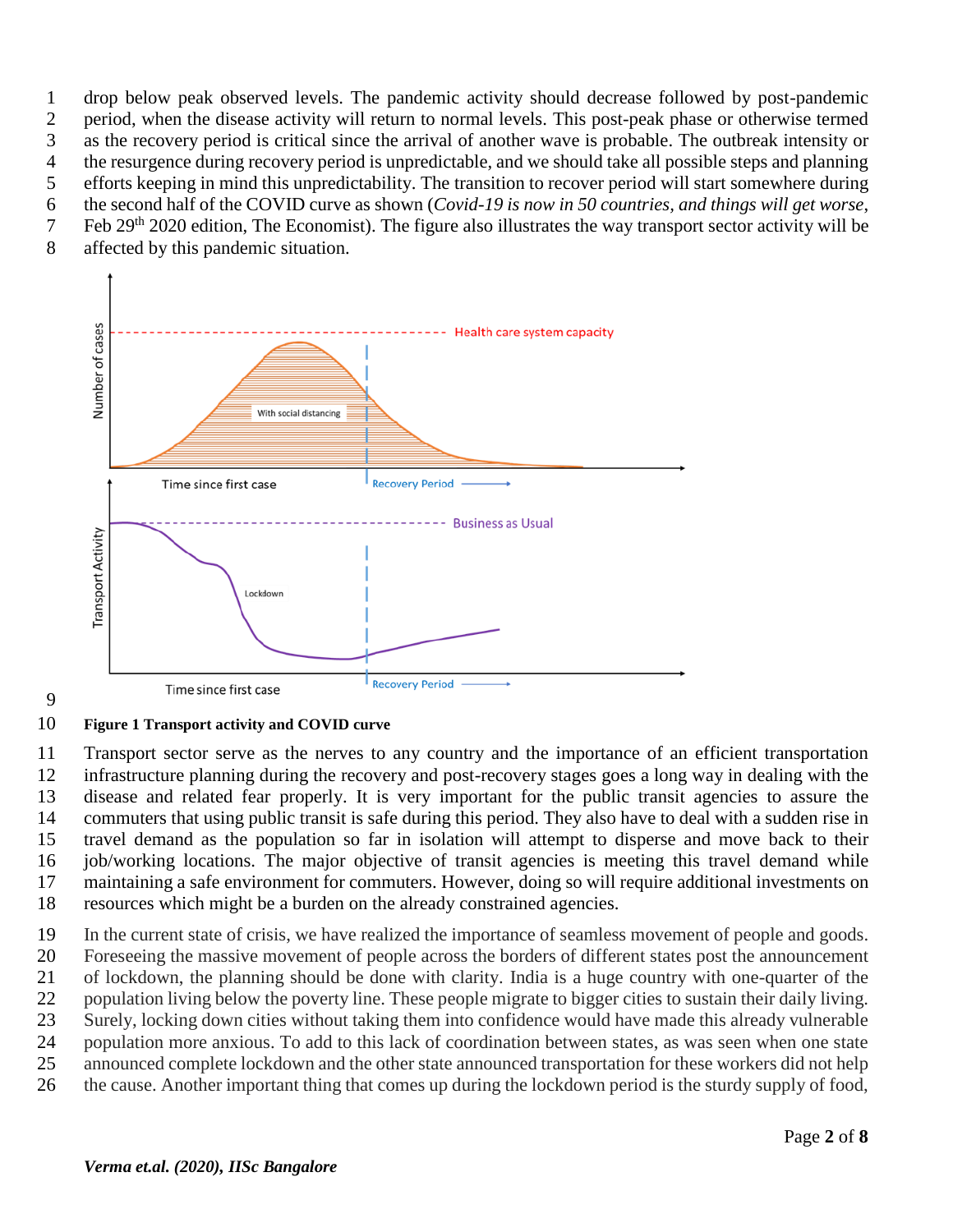medical supplies and other emergency goods to the population. Once we are able to flatten the curve (hopefully soon) and we are out of this lockdown, we need to be extra vigilant not to be caught up in this vicious circle again. This is especially true since most of the pharmaceutical companies are predicting a timeline of 12-18 months for vaccines to reach the mass population. During that time, it becomes very important that people maintain social distancing so that the curve keeps going downwards. However, this lockdown has hit our economy hard and has made our lives come to a standstill. Educational institutes are shut, IT firms are working at lower productivity and are reporting huge losses, small and medium businesses have taken a hit, daily wagers are not earning anything, etc. Hence, once the lockdown is over everyone would want to resume the normal business as soon as possible which would mean higher pressure on our already depleted transport network. Therefore, we believe it becomes imperative to come up with some policies to reduce the demand on the transportation network or gradually induce the demand into the network. This situation has to be overseen and planned accordingly and various transportation policies have to be developed for the safer mobility of the people and efficient transport of goods.

 It is therefore of paramount importance that, agencies plan in advance to reformulate or reinvent their policies to meet the travel demand, safety and convenience standards within the existing constraints during this recovery period. Agencies should initiate transport planning for recovery period as operating public transport (buses and metro) with full capacity might be risky; on the other hand, increased usage of private transport might lead to other transportation issues such as traffic congestion, pollution, etc. Co-ordinated demand management is necessary for such situations. A comprehensive framework should be developed, and various scenarios should be assessed before implementation. The following section gives a brief overview of the points that can be thought of while drafting the policies

# **RECOMMENDATIONS AND SUGGESTIONS**

### **Regaining the Public Trust**

 It's essential to let the public know that all transit agencies are aware of and concerned about their safety. This will involve communicating and educating the employees about the possible safety measures, regular surveillance and tracking of employees, carrying out extensive disinfection program of transit units and ensure social distancing policies within their workplace. These measures are very essential to re-gain the trust of the public and attract them towards using the public transit system again. Steps should be taken to create awareness and overcome the apprehension of the public to traveling in public transport for fear of higher chances of infection through advertising. Another possibility is to pass on the information regarding sanitization and other measures being carried out. Thus, psychologically assuring the public to ensure better acceptance of public transport vehicles. Agencies should ensure that social distancing norms are maintained inside the public transport vehicle during the recovery period as well.

### **Travel Demand Management**

 The recovery period and post-recovery period might lead to an imbalance in demand and supply. The rush of traffic, inter-state as well as intra-state where people would want to return to their workplaces/educational institutions. Railways and long-distance buses would need to run special services to cater to the increased demand. However, maintaining social distancing in public transit and the fixed fleet size might pose difficulty for the operators in catering to the demand. The usage of private vehicles will rise and commuters may still be reluctant to use public transportation facilities. But these issues can be addressed through strategic interventions. These interventions are expected to increase the sustainability as illustrated in Figure 2.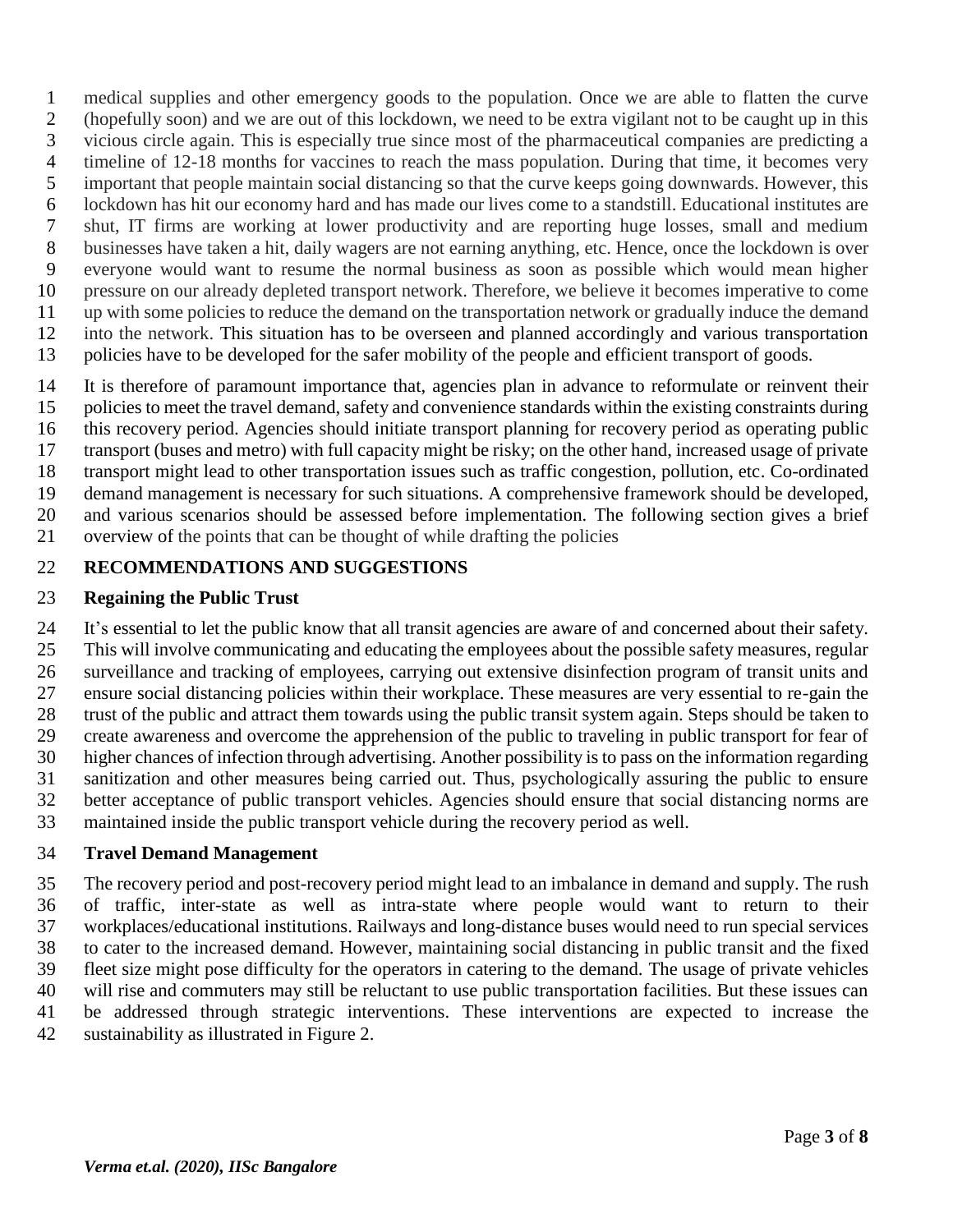

**Figure 2 Effect of transport interventions during the recovery and post-recovery period**

 The social and economic characteristics in our country is highly heterogeneous. Highly skilled individuals can work from home. Whereas, most workers such as daily-wage laborers, people in the construction sector, transportation, and retail, which constitute a major portion of the workforce, can hardly work from home. During the recovery period, the highly skilled workforce as well as university affiliated students, academicians, major businesses can continue using the digital platform as a medium to continue their activities. This, in turn, would reduce the usage of private vehicles. Agencies should meet the travel demand of unskilled and lowly skilled workforce with priority. Migrant labor has been severely affected by the recent lockdown, with some of them having to travel hundreds of km on foot. For the immediate future, their employees (many real-estate companies among them, apparently) need to guarantee a safe- space for them during any lockdown in the immediate future. We have earlier read a lot about staggered work schedules to decongest our urban roads. Here, we can propose to stagger the resumption of normal business. For example, let migrant daily workers start first while every other institute or firm continues to work from homes and schedule accordingly. This might, however, be difficult to implement considering that every unit will be eager to hit the ground running.

#### *Regional, Inter-city, Inter-state Transportation*

 The primary question that the authorities must seek is "how many people actually need to opt for regional, inter-city or inter-state travel during the recovery period". The government should immediately start identifying the different sections of people that may opt for such travel and start quantifying the respective travel demand. The agencies must get an approximate estimate of this travel demand. Only then, we can think of judiciously allotting the demand to different networks and modes. Also, identifying the travel demand by different sections will give an approximate estimate of the commuters' willingness-to-pay and modal preference. For example, airlines may choose to ignore the travel demand of lower income groups as they will prefer to travel via train or bus. For ensuring social distancing, operators should run services half the capacity. This can be done in several ways. For example, a six-seater row in commercial aircrafts may carry 4 people, such that a distance of 1 seat remains between each traveler. Similar concept can be translated to buses. It is imperative that all unnecessary, leisure and vacation travels remain suspended. GOI should take an initiative to collect information from all the people who want to travel back to their job location. This should include origin, destination, preferred mode and tentative date of joining (if possible). Based on this data the entrusted authority can plan the interstate travel, controlling the demand, staggering the flow and scheduling the trains. The data can be collected using an online form or reporting to the local government body.

- Air traffic demand has grown at a high rate in our country. Once aircrafts start running at half the capacity,
- the demand is expected to double during this period. Thus, sensible planning and monitoring will be required to control and manage the increased air traffic. The air service can be first opened for cities with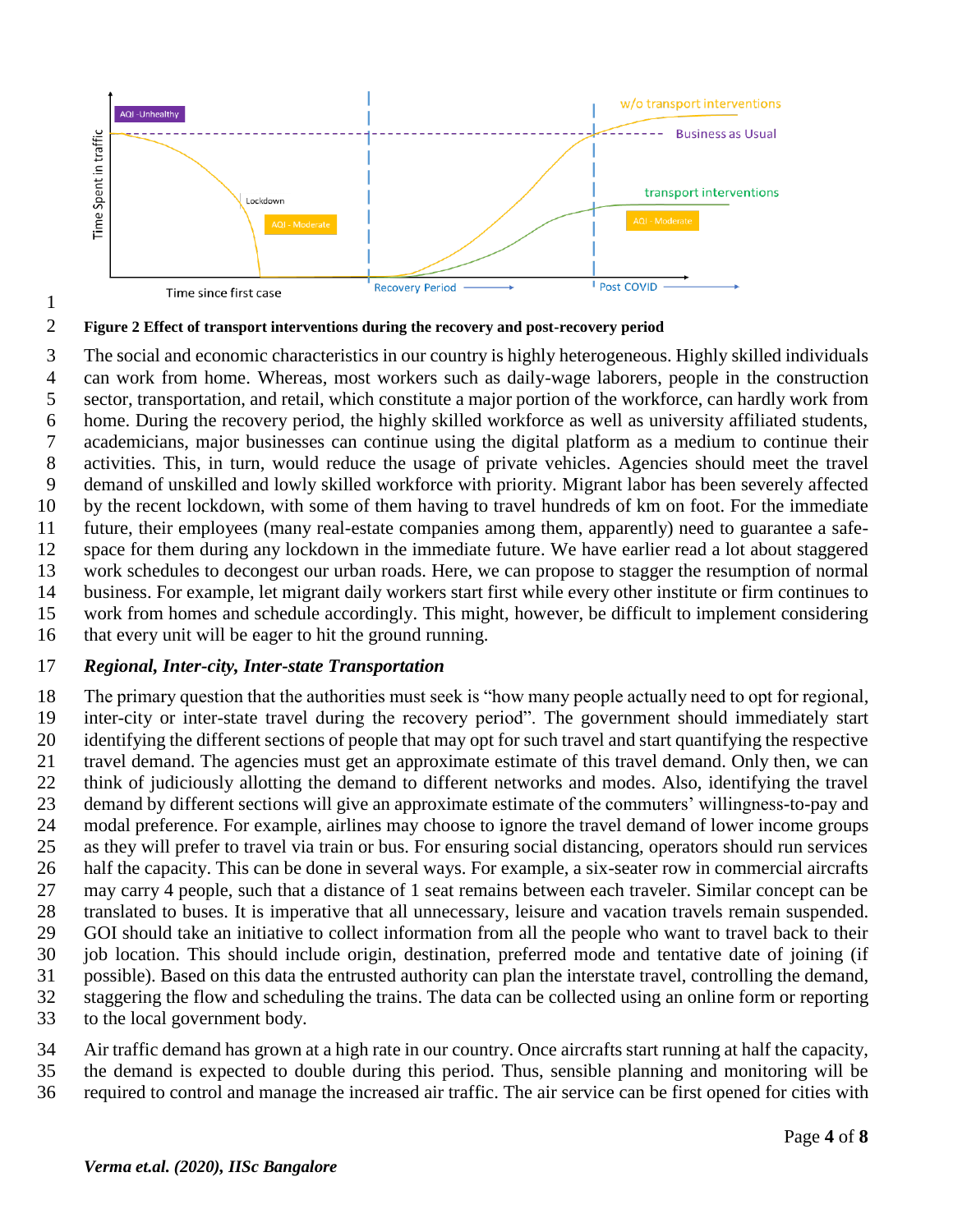no or negligible new cases of COVID-19 i.e. that are safer to travel. Health forms can be used to keep track of passengers. Stepwise and coordinated demand management can be done based on different sections and type of travelers. Services should resume in phases for different tiers of cities. For example, tier-1 cities should resume air travel followed by tier-2 cities and remaining airports. In this way, air routes with higher demand should be opened first and the rest can follow later. Air traffic sectors can be dynamically optimized and expanded to accommodate more routes connecting the tier-1 cities. Also, all temporary no fly zones should be converted into temporary fly zones during this period. These interventions may be helpful in increasing the airspace capacity and in turn accommodate a greater number of flights. These changes must be done keeping in mind the workload of air traffic controllers and area control centers. Workforce and resources should be managed accordingly.

 Since trains are the most preferred mode of travel in our country, government and affiliated agencies may need to put extensive focus on it. In trains, no more than 4 people should be allotted in an 8-seater cabin. However, such regulation can be applicable for reserved classes only. For unreserved classes, it will be a bigger challenge. A sensible way is through strict reinforcement. Such reinforcements should also forbid daily travelers from getting in reserved compartments. Adequate number of security personnel should be provided in every train to facilitate this. Any such regulations will reduce the capacity. In this scenario, agencies may think to replace AC classes (which has lesser capacity than sleeper) by sleeper classes in trains with higher demand. RAC should be done away with and no WL passengers should be allowed in. Because the maximum number of coaches in a train can be 24(ICF type)/22(LHB type), on a case by case basis, vary the number of reserved coaches and increase the number of unreserved compartments in popular trains to prevent overcrowding. As senior citizens are more vulnerable, separate coaches can be allotted for them during recovery period with limited seats. Agencies may also reduce the reservation window to 7-15 days to facilitate only the essential/urgent travel (and discourage people from travelling otherwise) till the situation gets back to complete normalcy. High demand corridors should be identified and rolling stock should be reallocated accordingly. The operators should increase stoppage time of any train to prevent panic and crowding of people near gate for getting in/out. This will also add to social distancing.

 Similar strategies and interventions could be thought for bus travel. Buses can play an assisting role to trains during this period. Road networks running parallel to high demand train corridors should be identified and bus fleet should be reassigned to those networks. Such strategies may help in distributing the demand along the corridors. The norms for social distancing and safety should remain same. All bus stops along the corridor should be fixed and under strict reinforcement to avoid people forcefully boarding buses and disturb the social distancing norms. All these measures require rescheduling and redistribution of services and system characteristics. After that, stepwise demand allocation and management needs to be carried out. Thus, a strong governing body that communicates with all tiers of transportation, planning and administrative agencies may be established to plan, execute and ensure the discussed interventions. The governments must also plan to provide the appropriate subsidy/relief to operators, majorly private airlines and bus operators as, they will be concerned to run services under half the capacity (to ensure social distancing) and incur losses.

#### *Urban Transportation*

In case of cities too, we may apply the concept of controlled demand management. For example, instead

of opening the road space for the entire community at one time as it is risky, essential commuters can be

segregated from work from home population and given priority in initial days followed by other sectors.

 Staggering of work hours for education and employment can also enable wise utilization of road space avoiding congestion. This way travel demand can be controlled. Recreational activities such as cinemas,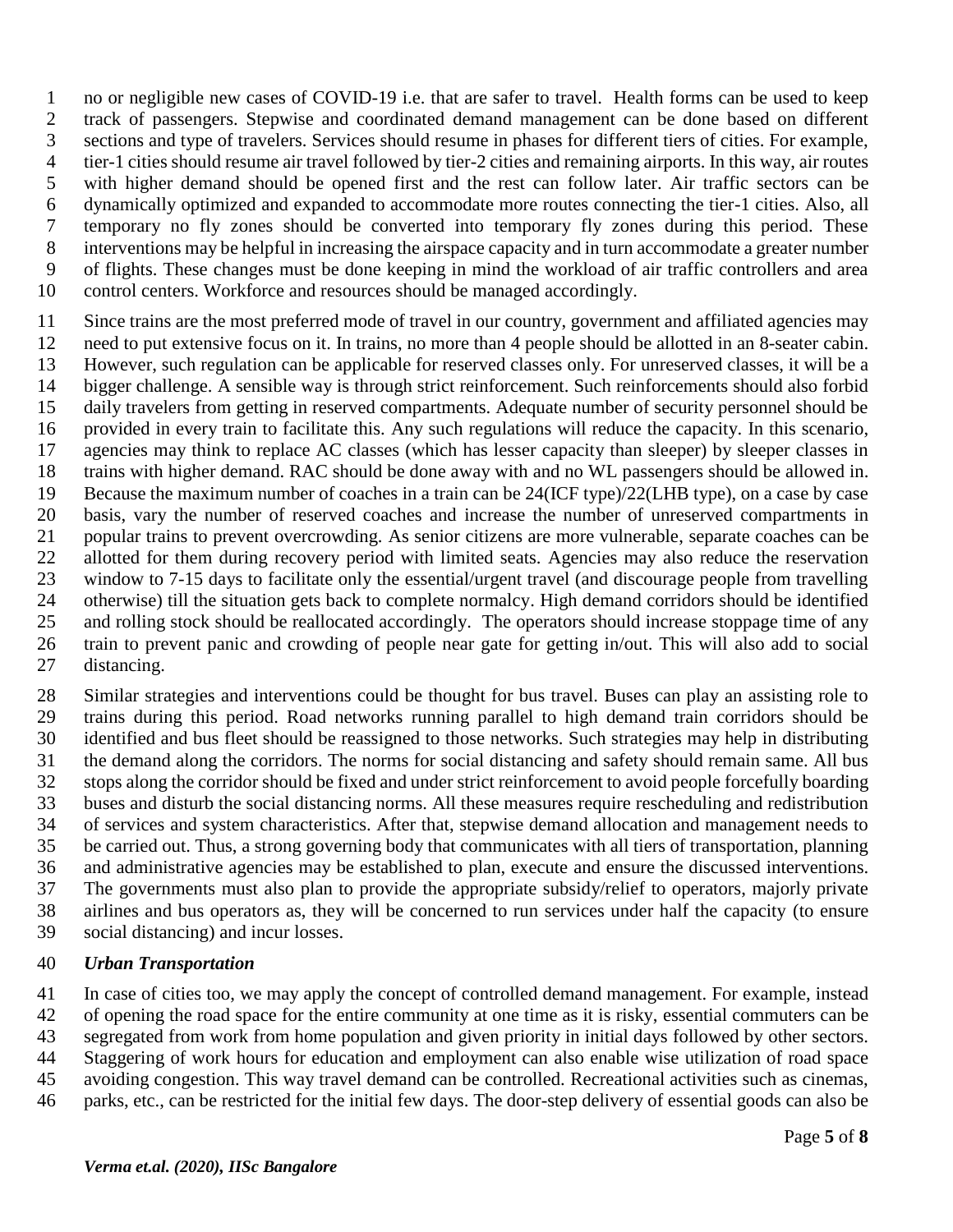extended for initial days to avoid a greater number of trips. In case the administration opts for a phased introduction of public transportation facilities for different segments of workforce, implementation should be done from the local perspective. Different cities in the country have different workforce composition with specific requirements which must be taken into account. Nevertheless, priority on the travel requirements of daily wage earners, laborers, low-income group people, etc. remains over those who can be in a position to carry out their work remotely, or from home itself. To achieve this, travel cards may be issued to a specific category of workers which could be used all across various modes of public transport available within the city. The fares may be regulated to favor people intending to travel longer distances, rather than very small distances. A possibility could be to increase the fleet size by collaborating with the private bus operators as well as IT company bus operators. The bus corporations already have the data on the demands from and to different parts of the cities. Combining it with the socio-economic data would suggest which routes to prioritize in the immediate future. Since the cities are already emptied of most of their tech workers and migrant labor, it would be possible to not cram the public transport as before.

 WFH possess challenges and not possible for all the schools/colleges. Since many schools already have some kind of transport facilities available, the authorities could temporarily take control of them and also lend some additional buses to maintain social distancing. Strict guidelines must be provided for the schools before reopening them. Travel for small children may be minimized by encouraging formation of local citizen groups for teaching kindergarten children. Schools may be held in multiple shifts to minimize overlap of school timings with work timings of people. Wherever possible, online learning may be encouraged. It will be important to sensitize children to maintain social distance while being in the presence of other children. It is likely to be a challenge to convey the importance of and assist them in following, the guidelines of maintaining social distance. Dissemination of all the information related to the modified transportation policy should be conveyed in precise terms to the public via newspapers, television, radio, hoardings, banners, etc.

### **Infrastructure Modifications and Improvements**

 Agencies should start looking for better safety guidelines and regulations for crew members running the transit service. This should be maintained by Scheduling Department of respective Transit Services. Temporary testing facilities may be introduced for round the clock monitoring. Depending on the feasibility, testing could be done either for a random sample or for the total population. Agencies may also start issuing immunity passports. Immunity passports are for those people who have got the disease and have been cured. In this way, people who have been cured now have the antibodies and can get back to their normal life as much as possible. This is apparently being thought of in the UK (Myriam Toua, Apr 3, 2020, *Immunity Passport: What is an immunity passport? Can I get one?* Daily Express). This should help the authorities in maintaining safety standard among commuters. Infrastructure modifications to existing major terminals and transfer stations facilitating regional travel may be limited due to lower flexibility of structures, routes and lack of resources. However, additional temporary security check-ins should be started at all airports as well as major bus and railway terminals. These terminals and transfer stations will also require additional deployment of security personnel to ensure proper reinforcement and discipline.

 In cities, transit agencies may start implementing Smart card or QR-based ticketing (National Common Mobility Card) i.e. inter-operable transport cards with TAP AND PAY option. For example, both BMTC and BMRCL have closed-loop smart card system (two separate cards to travel in bus and metro) and online ticketing system which can be enforced as a mandatory option to travel in public transit during recovery period even if it is difficult to come-up with an open-loop system (common mobility card). These smart cards with tap and pay option can enable one to enter bus by simply tapping on the ticketing machines and to pass through metro automatic fare collection gates thus, avoiding queues in ticketing counters or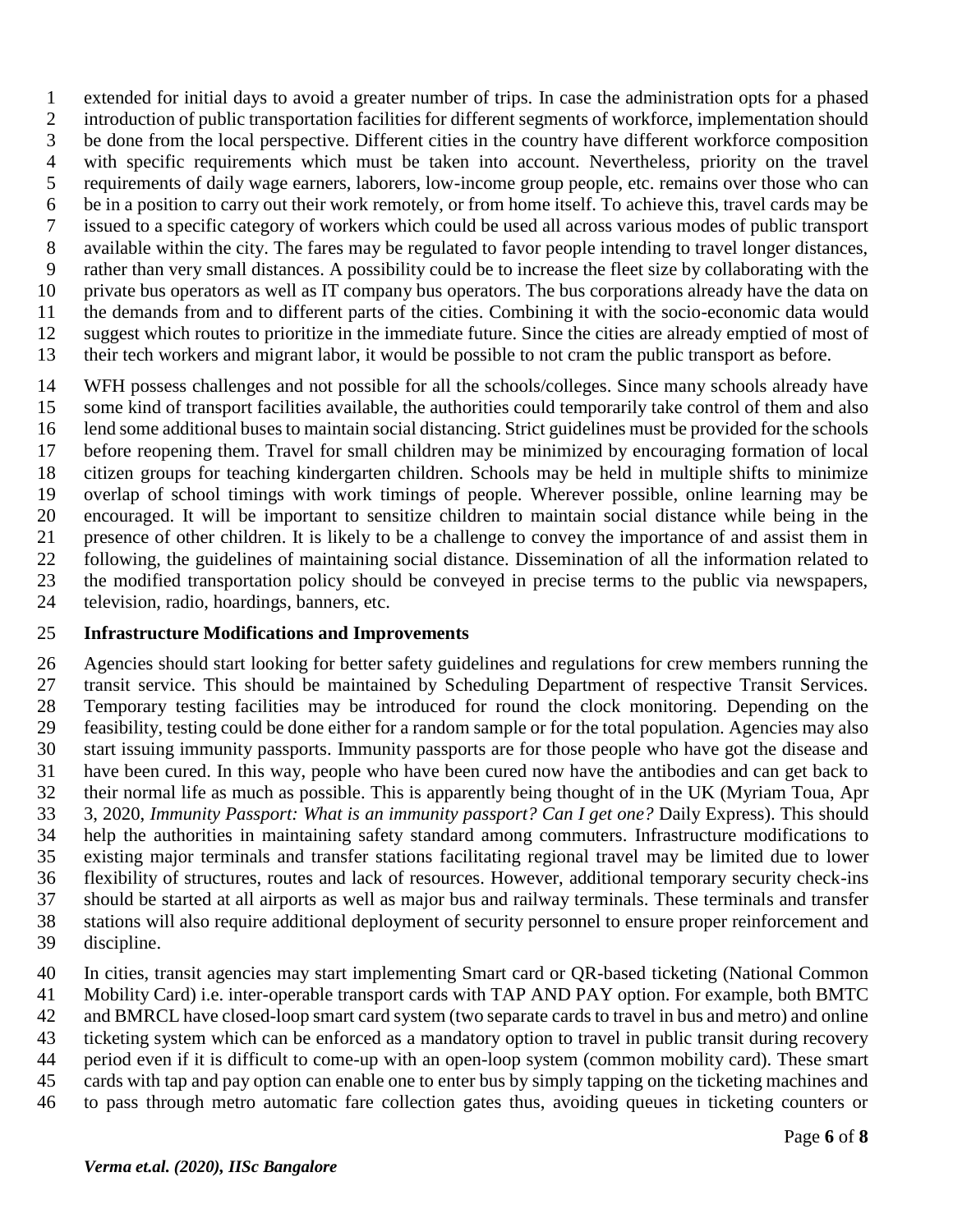avoiding physical contact due to exchange of cash. Bus operators can enhance the existing handheld ticketing machines which can be fixed static at the entrance of buses so that when people enter can tap the card on the ticketing machine and then take the respective seats. The cards can be distributed through respective employment centers, or educational institutions which should be easy to download online through registration. The enforcement can be made mandatory for at least 30-45 days. However, the ease of use and distribution of this card to daily wage community is a challenge. For them, we can make use of kiosk centers similar to Akshaya centers as registration locations for smart cards and enforce distancing

by using a token system. This will avoid physical interaction.

 Agencies should identify the corridors for introducing temporary Bus-Priority Lanes (BPL). Major road corridors such as ring-roads, radial roads and other arterial roads where it is feasible to introduce BPL can be identified and these roads can be properly segregated using semi-mountable kerb stone line or marked (road marking) as per guidelines to ensure proper usage of BPL. It is also important to convey the corridors with BPL beforehand to road users. This measure might help in reducing the travel time and encourage people to use public transit. The demand can also be managed by increasing the frequency of the buses. Setting up temporary bus stations at optimum interval (say about 300m) based on the locality might help commuters to reach bus station by walking and can ensure social distancing. Again, the information should be properly conveyed to road users beforehand. Public transit can be operated with the occupancy level of 50% considering both seating and standing capacity. Proper marking can be done inside the bus guiding the passengers and tapes can be used as barriers to maintain safe distance. The existing apps can be enhanced to give information on bus schedules, timetables and intervals using existing GPS in the bus. This way crowding in the bus stations can be avoided. Digitalization of connectivity might be important for seamless movement of people so as to keep the system moving. This should also make sure that people do not have to wait at stations and terminals. The situation also needs public transportation with lesser load factor so as to maintain social distancing, but we cannot afford to increase our fleet (nor we have the time to do that). This makes proper scheduling with higher frequency of operations very important.

### **The Latent Challenges**

 The lockdown will have permanent effects on the economy as workers will lose jobs from closing businesses eventually depressing aggregate demand. Firms more dependent on cash flows will lack liquidity that may lead to bankruptcies. This may create an imbalance between market demand and supply leading to a substantial destruction of economic surplus. It is said that 'for health, isolation has positive externalities whereas for the economy, isolation has negative externalities'. Therefore, maintenance of regular cash flow and ensuring the mobility of stakeholders that are responsible for keeping the market stable is very essential. The government and affiliated transportation organizations must not forget this latent factor while preparing a comprehensive plan for the recovery period. Not only this, operation of transit system at reduced fixed occupancy levels can burden the service providers. Therefore, they should be given emergency fund support or waived from paying taxes for at least three months by which they will be able to regain their ridership. Additionally, the government must ensure that the smooth and uninterrupted flow of medical resources, food, and essential amenities must not get affected by any upcoming planning initiatives or policies.

# **CONCLUSIONS**

 The recovery period post lockdown is going to bring several challenges to government and transportation organizations. They include, managing the rising inter-city and intra-city travel demand, maintaining smooth uninterrupted flow of medical resources, food, and essential amenities. Public transport agencies have to also ensure that they regain the trust of public by ensuring all safety protocols such as social

distancing to be followed in transit. These measures are crucial to deter people from using private vehicles